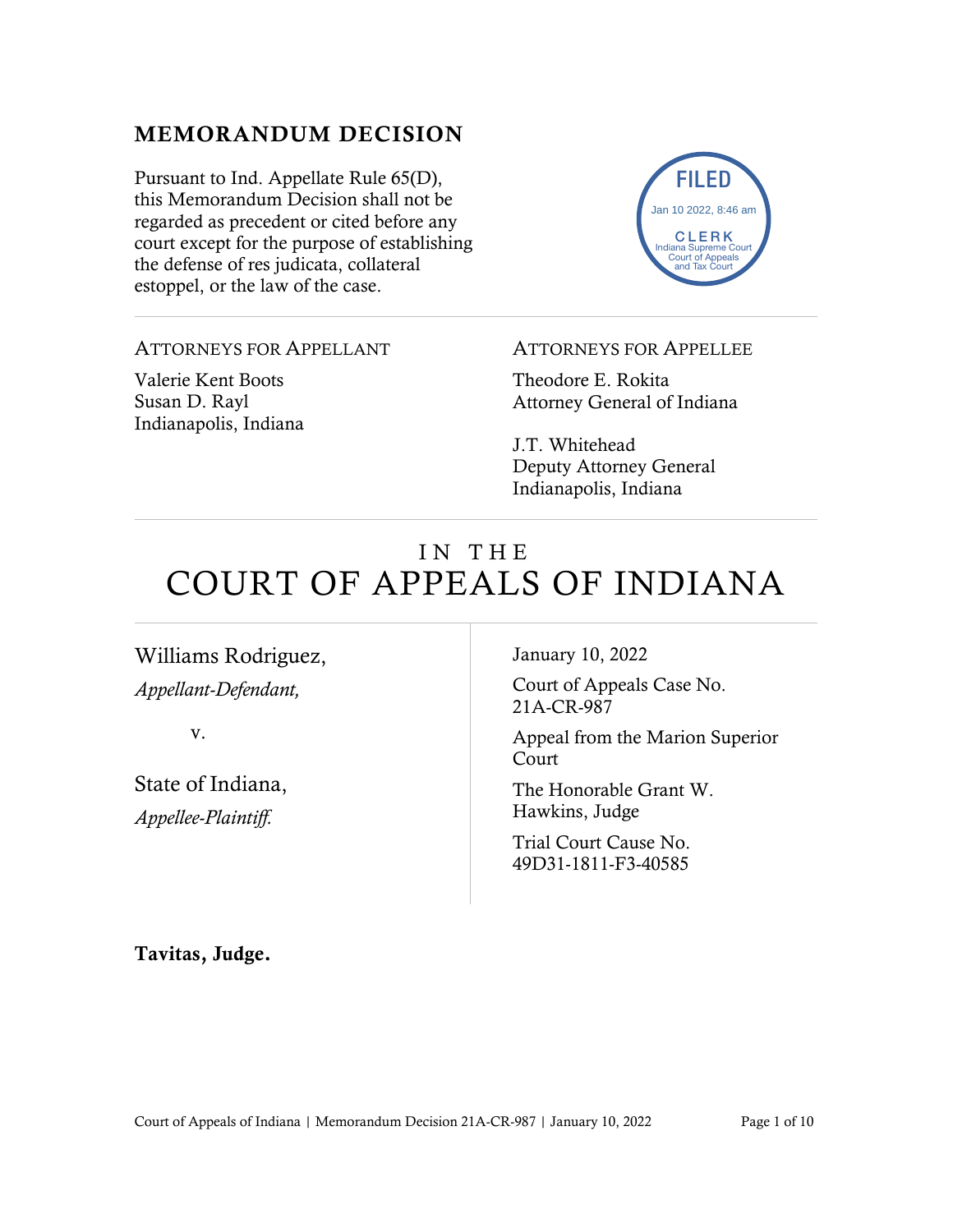#### Case Summary

[1] Williams Rodriguez appeals his conviction for criminal confinement with bodily injury, a Level 5 felony. Rodriguez argues that the evidence is insufficient to show bodily injury caused by the criminal confinement and, thus, the conviction should be reduced to a Level 6 felony.

#### Issue

[2] Rodriguez raises one issue, which we restate as whether the evidence is sufficient to sustain his conviction for criminal confinement as a Level 5 felony.

#### Facts

[3] N.B. met Rodriguez on Tinder and agreed to meet with him on November 7, 2018. N.B. talked to Rodriguez in the parking lot, and Rodriguez invited her into his apartment. Rodriguez communicated with N.B. through Google Translate. N.B. sat on the couch, and Rodriguez offered N.B. a glass of wine. Rodriguez then "kinda waived [sic] [N.B.] up the stairs to follow him." Tr. Vol. II p. 62. Rodriguez and N.B. sat on Rodriguez's air mattress in his bedroom and talked. After a while, Rodriguez asked for a kiss, and N.B. declined. They talked more, and suddenly, the lights went out in the room. Rodriguez immediately put his body on top of N.B. N.B. struggled with Rodriguez, but he was licking her face, neck, and chest area. N.B. was fighting to keep her legs closed, but Rodriguez tried to pry her legs apart with his knees. According to N.B., Rodriguez placed his hand into N.B.'s pants and inserted his finger into her vagina. Eventually, Rodriguez got up, and the lights came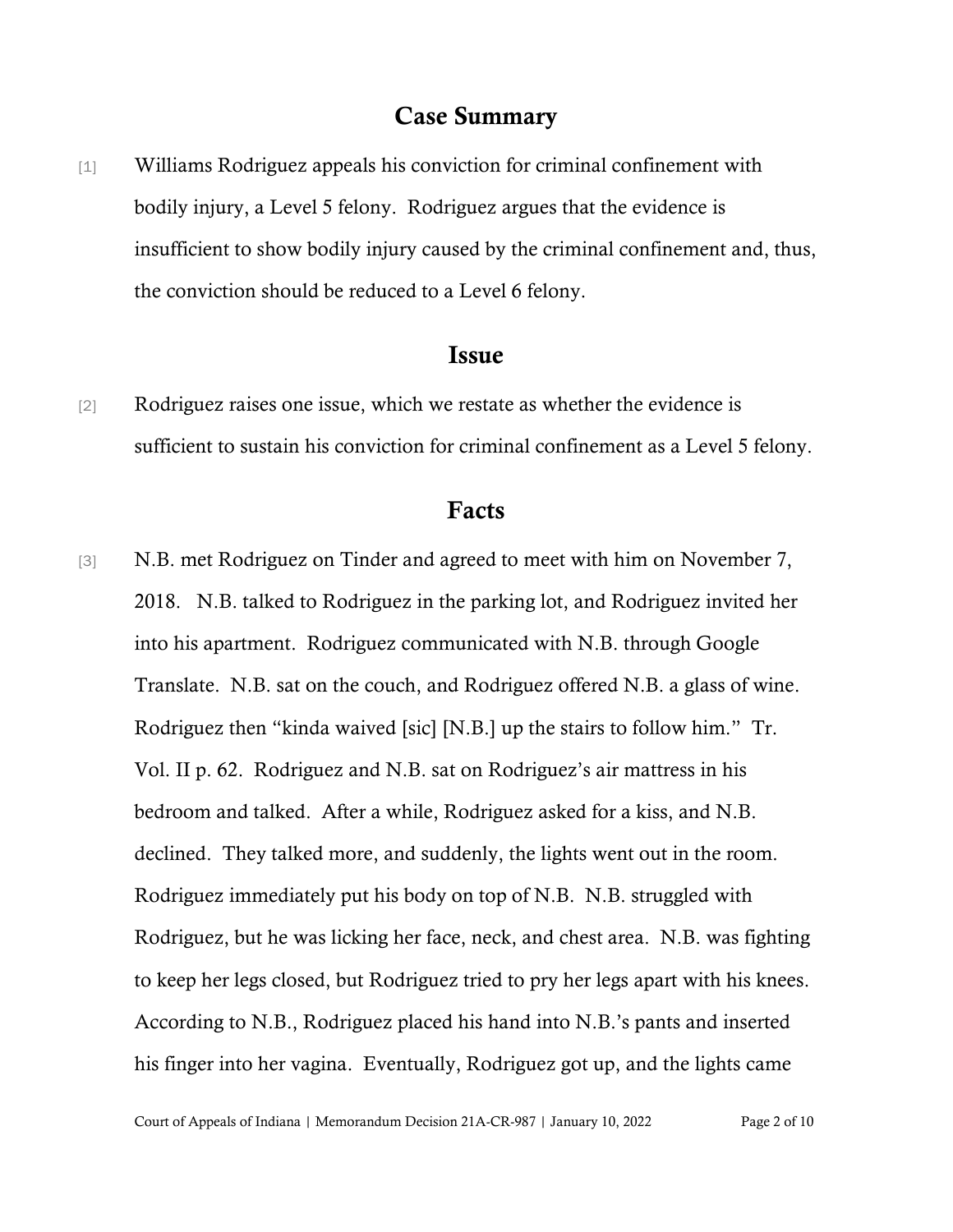back on. N.B. stood up, Rodriguez motioned that N.B. could leave, and N.B. "bolted out the front door." *Id.* at 74. Rodriguez followed N.B. to her vehicle and got into the passenger's seat. N.B. asked him multiple times to get out of her vehicle, and he eventually did so.

- [4] N.B. reported the incident to the police, and she was examined by Forensic Nurse Examiner Janét Jackson. Nurse Jackson discovered "some redness and tenderness" in N.B.'s vagina. *Id.* at 110. Nurse Jackson testified that the injuries were consistent with N.B.'s account of the events. Nurse Jackson also collected swabs, including from N.B.'s neck and breasts. DNA testing confirmed that Rodriguez was the "major contributor" of a sample taken from N.B.'s right neck. Exhibits p. 164.
- [5] On November 20, 2018, the State charged Rodriguez with rape, a Level 3 felony; criminal confinement with bodily injury, a Level 5 felony; and sexual battery, a Level 6 felony. The charging information for criminal confinement alleged that Rodriguez "did knowingly confine [N.B.] without the consent of [N.B.], said act resulting in bodily injury to [N.B.], to-wit, pain and/or an abrasion." Appellant's App. Vol. II p. 29. After a bench trial, Rodriguez was found guilty of criminal confinement with bodily injury, a Level 5 felony, and sexual battery, a Level 6 felony. In May 2021, the trial court sentenced Rodriguez to concurrent terms of four years in the Department of Correction for the criminal confinement conviction and one year for the sexual battery conviction.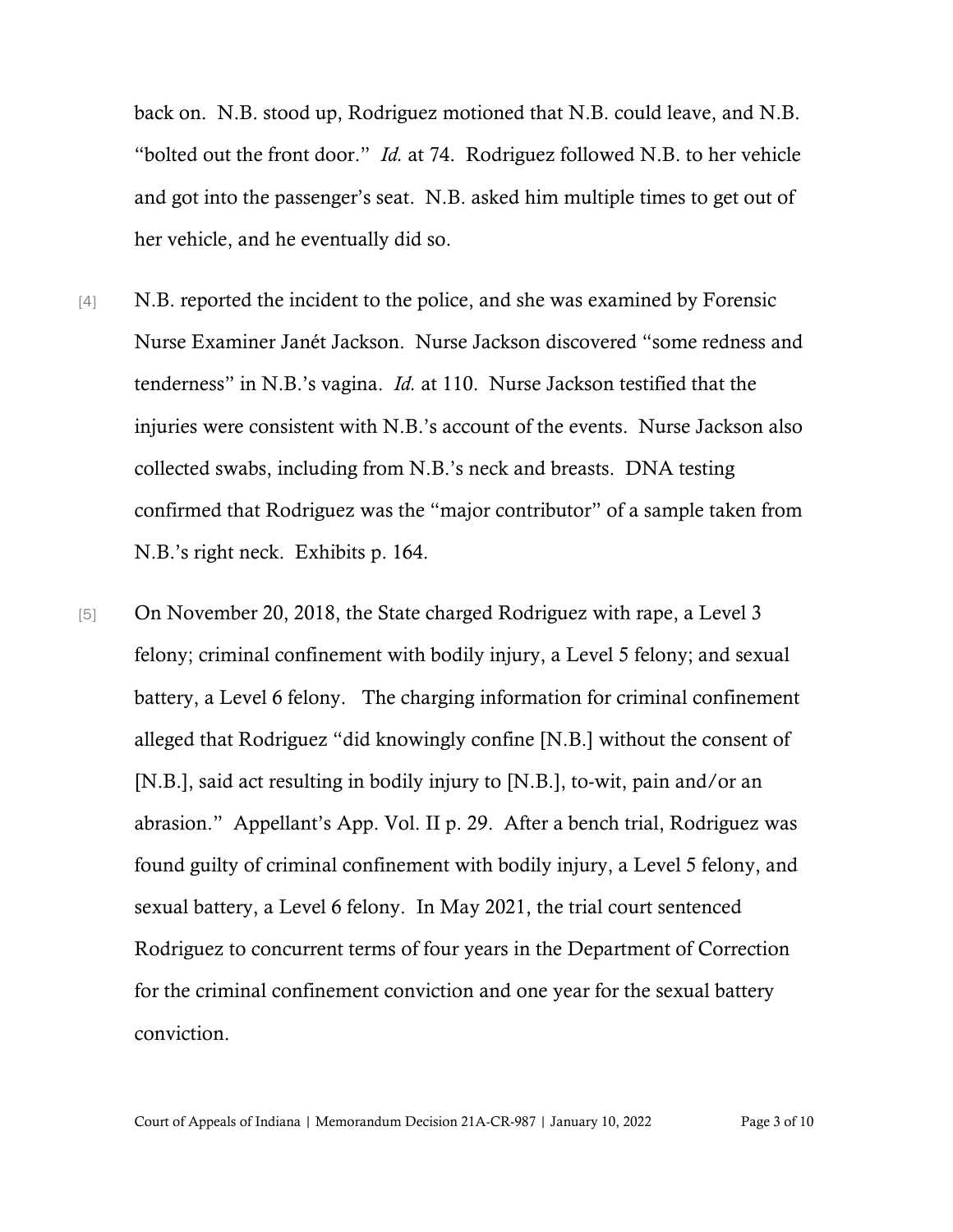### Analysis

- [6] Rodriguez challenges the sufficiency of the evidence to sustain his conviction for criminal confinement with bodily injury, a Level 5 felony. Rodriguez claims that the evidence does not support the bodily injury element of the conviction and that his conviction should be reduced to a Level 6 felony.<sup>[1](#page-3-0)</sup>
- [7] Sufficiency of evidence claims "warrant a deferential standard, in which we neither reweigh the evidence nor judge witness credibility." *Powell v. State*, 151 N.E.3d 256, 262 (Ind. 2020) (citing *Perry v. State*, 638 N.E.2d 1236, 1242 (Ind. 1994)). We consider only the evidence supporting the judgment and any reasonable inferences drawn from that evidence. *Id.* (citing *Brantley v. State*, 91 N.E.3d 566, 570 (Ind. 2018), *cert denied*, 139 S. Ct. 839 (2019)). "We will affirm a conviction if there is substantial evidence of probative value that would lead a reasonable trier of fact to conclude that the defendant was guilty beyond a reasonable doubt." *Id.* We affirm the conviction "unless no reasonable factfinder could find the elements of the crime proven beyond a reasonable doubt. It is therefore not necessary that the evidence overcome every reasonable hypothesis of innocence. The evidence is sufficient if an inference may reasonably be drawn from it to support the verdict." *Sutton v. State*, 167 N.E.3d 800, 801 (Ind. Ct. App. 2021) (quoting *Drane v. State*, 867 N.E.2d 144, 146-47 (Ind. 2007)).

<span id="page-3-0"></span><sup>&</sup>lt;sup>1</sup> Rodriguez does not challenge his conviction for sexual battery.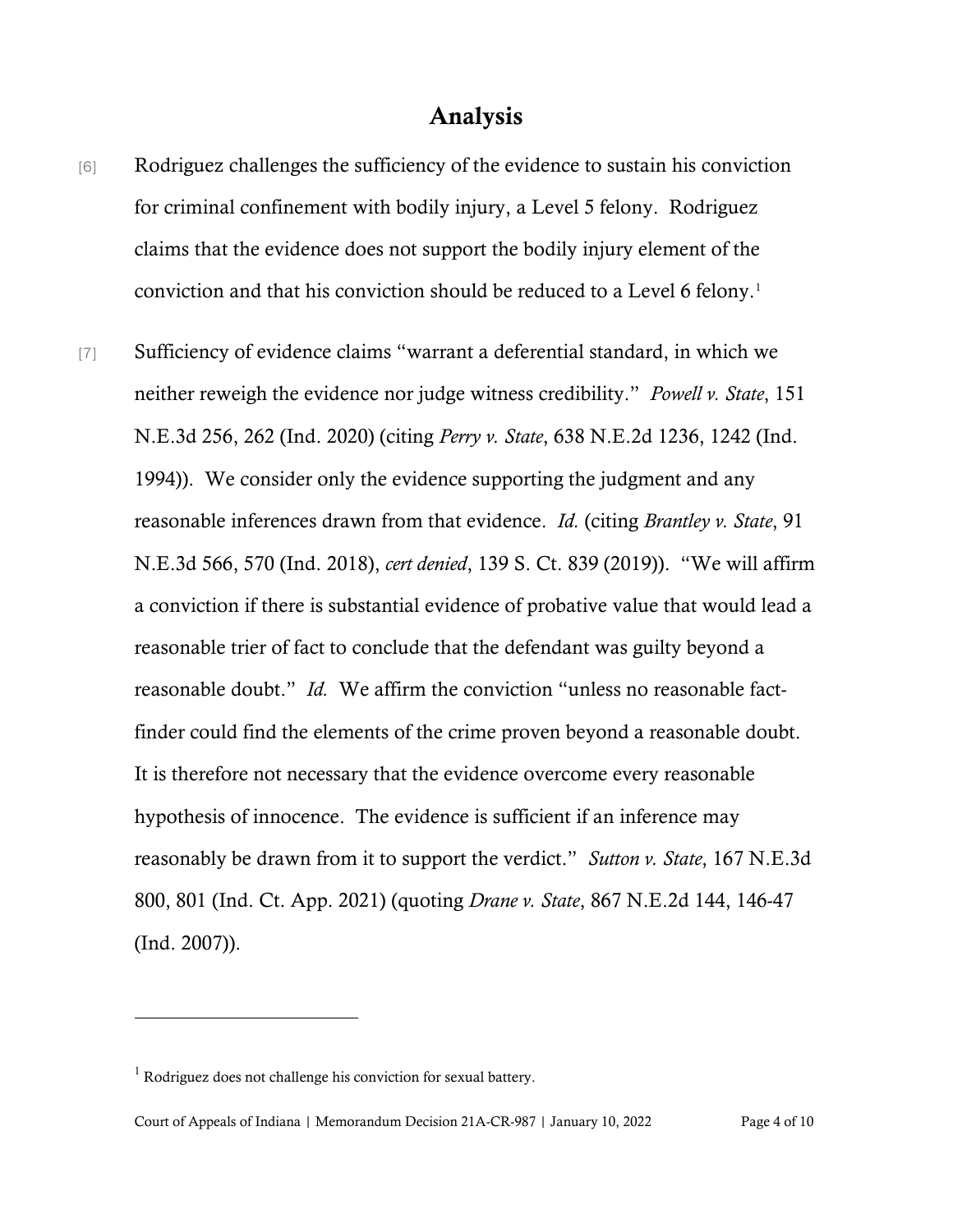- [8] The offense of criminal confinement is governed by Indiana Code Section 35- 42-3-3(a), which provides: "A person who knowingly or intentionally confines another person without the other person's consent commits criminal confinement."[2](#page-4-0) The term "confine" means "to substantially interfere with the liberty of a person." Ind. Code § 35-42-3-1. The offense is generally a Level 6 felony, but the offense is elevated to a Level 5 felony if "it results in bodily injury to a person other than the confining person." I.C. § 35-42-3-3(b). "Bodily injury" means "any impairment of physical condition, including physical pain." I.C. § 35-31.5-2-29.
- [9] Rodriguez does not challenge that he knowingly or intentionally confined N.B. without N.B.'s consent. Rather, Rodriguez argues that: (1) the State was required to prove that the injury was caused by the criminal confinement; and (2) the confinement did not result in bodily injury to N.B. Rodriguez contends that the only evidence of pain or injury to N.B. was the injury to her vaginal area and that he was acquitted of the rape charge. Rodriguez suggests that a finding of bodily injury in this case would be inconsistent with the acquittal on the rape charges.
- [10] We first note that our Supreme Court held in *Beattie v. State*, 924 N.E.2d 643, 649 (Ind. 2010), that "[j]ury verdicts in criminal cases are not subject to appellate review on grounds that they are inconsistent, contradictory, or

<span id="page-4-0"></span><sup>&</sup>lt;sup>2</sup> The General Assembly amended Indiana Code Section 35-42-3-3, effective July 1, 2019, but the amendments are not at issue here.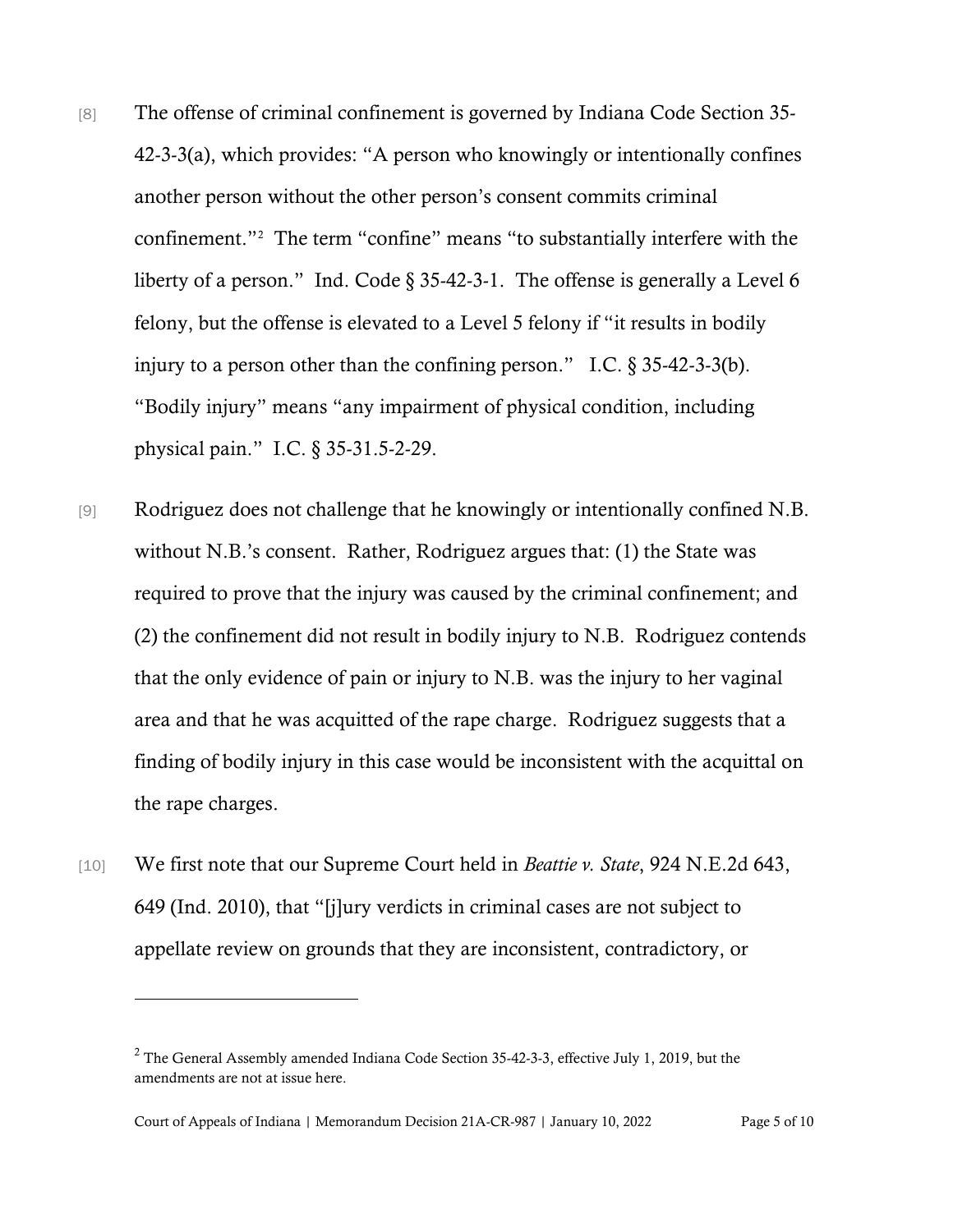irreconcilable." Rather, jury verdicts are subject to appellate review for sufficiency of the evidence. *Beattie*, 924 N.E.2d at 648 ("A verdict not supported by sufficient evidence cannot stand, regardless of whether it is inconsistent with another verdict."). Further, in *Dubinion v. State*, 493 N.E.2d 1245, 1246 (Ind. 1986), our Supreme Court held that jury verdicts "cannot be upset by speculation or inquiry" into "the wisdom, motive, or reasoning of the jury in reaching its verdict." The Court then held that "[t]he same standard applies where the court is the trier of fact . . . ." *Id.* Accordingly, any inconsistency in Rodriguez's acquittal on the rape charge versus the conviction for criminal confinement with bodily injury is not subject to appellate review. Rather, we review Rodriguez's criminal confinement with bodily injury under our sufficiency of the evidence standard.

- [11] N.B. testified that, while Rodriguez was restraining N.B. on his air mattress, he inserted his finger into her vagina. Nurse Jackson testified that, during an examination of N.B., Nurse Jackson discovered "some redness and tenderness" in N.B.'s vagina. Tr. Vol. II p. 110. Rodriguez, however, argues that this evidence of bodily injury is insufficient because the injury was not *caused by* the confinement.
- [12] In support of this argument, Rodriguez relies upon *Redman v. State*, 743 N.E.2d 263 (Ind. 2001), and *Long v. State*, 743 N.E.2d 253 (Ind. 2001). [3](#page-5-0) We do not,

<span id="page-5-0"></span><sup>&</sup>lt;sup>3</sup> Redman and Long were tried separately for related crimes.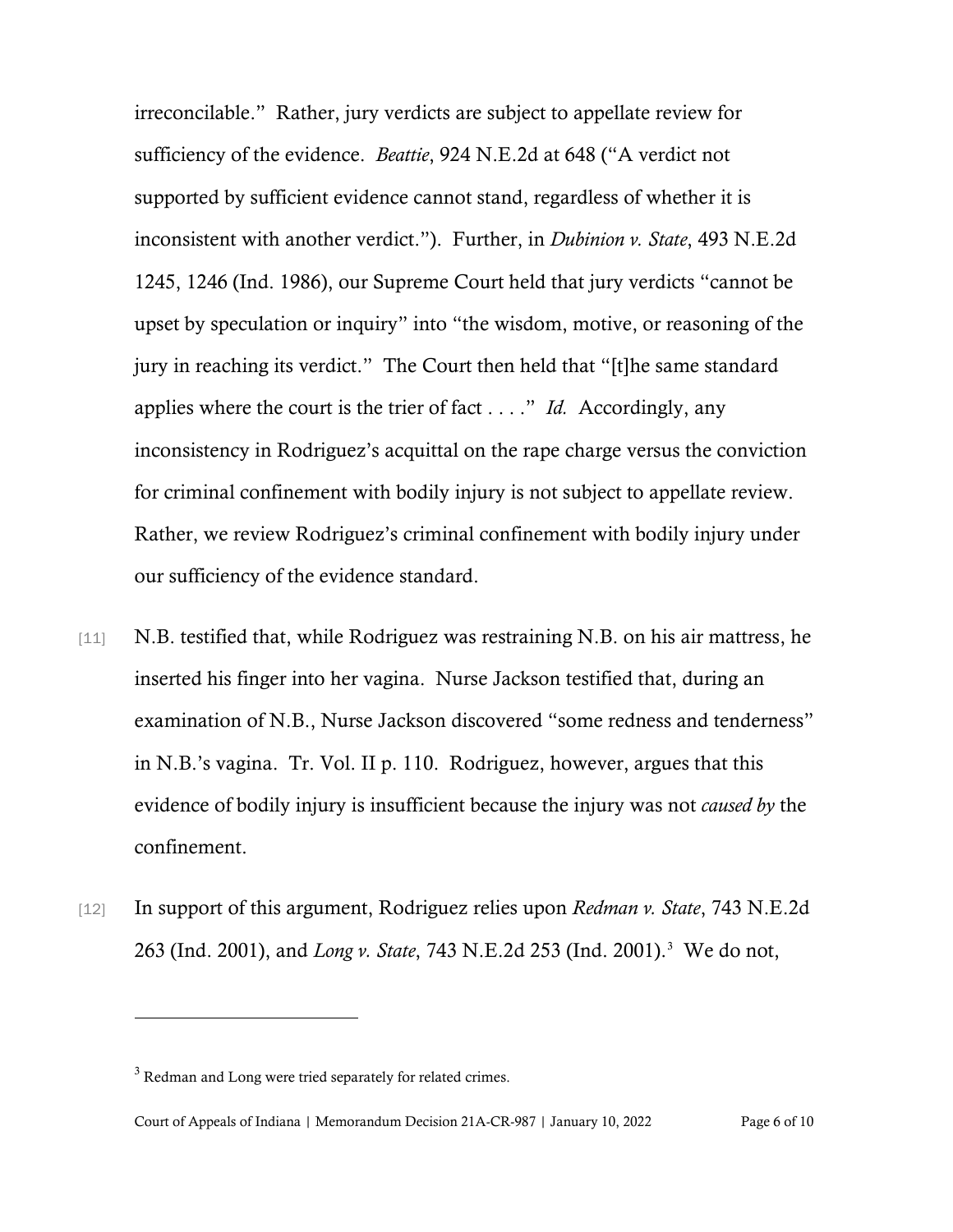however, find *Redman* or *Long* persuasive here. First, we note that, prior to July 1, 2014, the criminal confinement statute, Indiana Code Section 35-42-3- 3(a), provided: "A person who knowingly or intentionally: (1) confines another person without the other person's consent; or (2) removes another person, by fraud, enticement, force, or threat of force, from one (1) place to another; commits criminal confinement." The criminal confinement statute, thus, was substantially different at the time of Long and Redman's offenses.

- [13] Additionally, the previous confinement statute defined "two separate criminal offenses: confinement by non-consensual restraint in place and confinement by removal from one place to another." *Redman*, 743 N.E.2d at 265. In both *Redman* and *Long*, the defendants were charged with, among other things, "criminal confinement by knowingly or intentionally removing the victim by force from one place to another, which resulted in serious bodily injury, namely fractured bones." *Long*, 743 N.E.2d at 258; *Redman*, 743 N.E.2d at 265. Thus, the State charged Redman and Long with the victim's "removal, but not with her restraint in place." *Redman*, 743 N.E.2d at 265. Rodriguez, on the other hand, was charged with confining "[N.B.] without the consent of [N.B.], said act resulting in bodily injury to [N.B.], to-wit, pain and/or an abrasion." Appellant's App. Vol. II p. 29. Given the differing statutes, we are not convinced that *Long* and *Redman* are applicable in this case.
- Court of Appeals of Indiana | Memorandum Decision 21A-CR-987 | January 10, 2022 Page 7 of 10 [14] Moreover, even if *Long* and *Redman* are applicable here, we conclude that the evidence is sufficient to sustain Rodriguez's conviction. On appeal, Long and Redman argued that, "while there was evidence that the victim suffered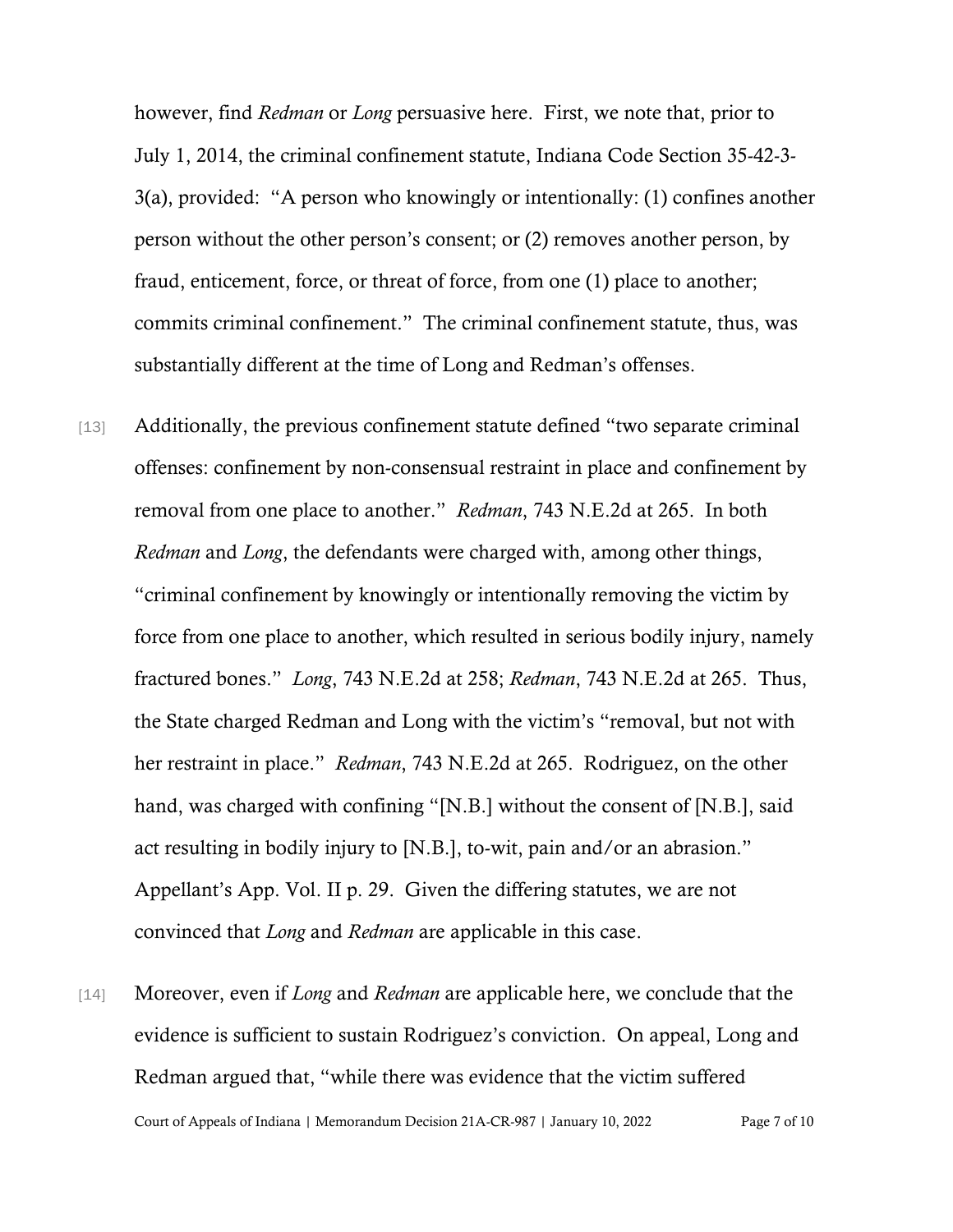fractured bones, there was no evidence that these injuries resulted from her being forcefully removed from one place to another and that, for this reason, there was insufficient evidence to prove the serious bodily injury element of criminal confinement as a class B felony." *Long*, 743 N.E.2d at 259; *see Redman*, 743 N.E.2d at 265. Our Supreme Court agreed and held that "the evidence was insufficient to establish that the conduct constituting the charged offense of criminal confinement resulted in serious bodily injury, as required to constitute a class B felony." *Long*, 743 N.E.2d at 259; *see Redman*, 743 N.E.2d at 265. Accordingly, the Court reduced both Redman's and Long's criminal confinement convictions to Class D felonies.

- [15] Following *Long* and *Redman*, our Supreme Court decided *State v. Greene*, 16 N.E.3d 416 (Ind. 2014). In *Greene*, the defendant was convicted of Class B felony criminal confinement by forcible removal resulting in serious bodily injury. The defendant strangled his girlfriend in their bedroom until she lost consciousness and, when she regained consciousness, she was on the couch in the living room. The defendant was later granted post-conviction relief by the trial court, and on appeal, our Supreme Court considered whether the defendant received ineffective assistance of counsel for counsel's failure to present arguments regarding *Long*.
- Court of Appeals of Indiana | Memorandum Decision 21A-CR-987 | January 10, 2022 Page 8 of 10 [16] The Court clarified that, in *Long*, the victim was confined and abused for possibly longer than a week, and the State was "likely unable to isolate precisely when [the victim] sustained her injuries." *Greene*, 16 N.E.3d at 420. Accordingly, "the jury was unable to find that serious bodily injury resulted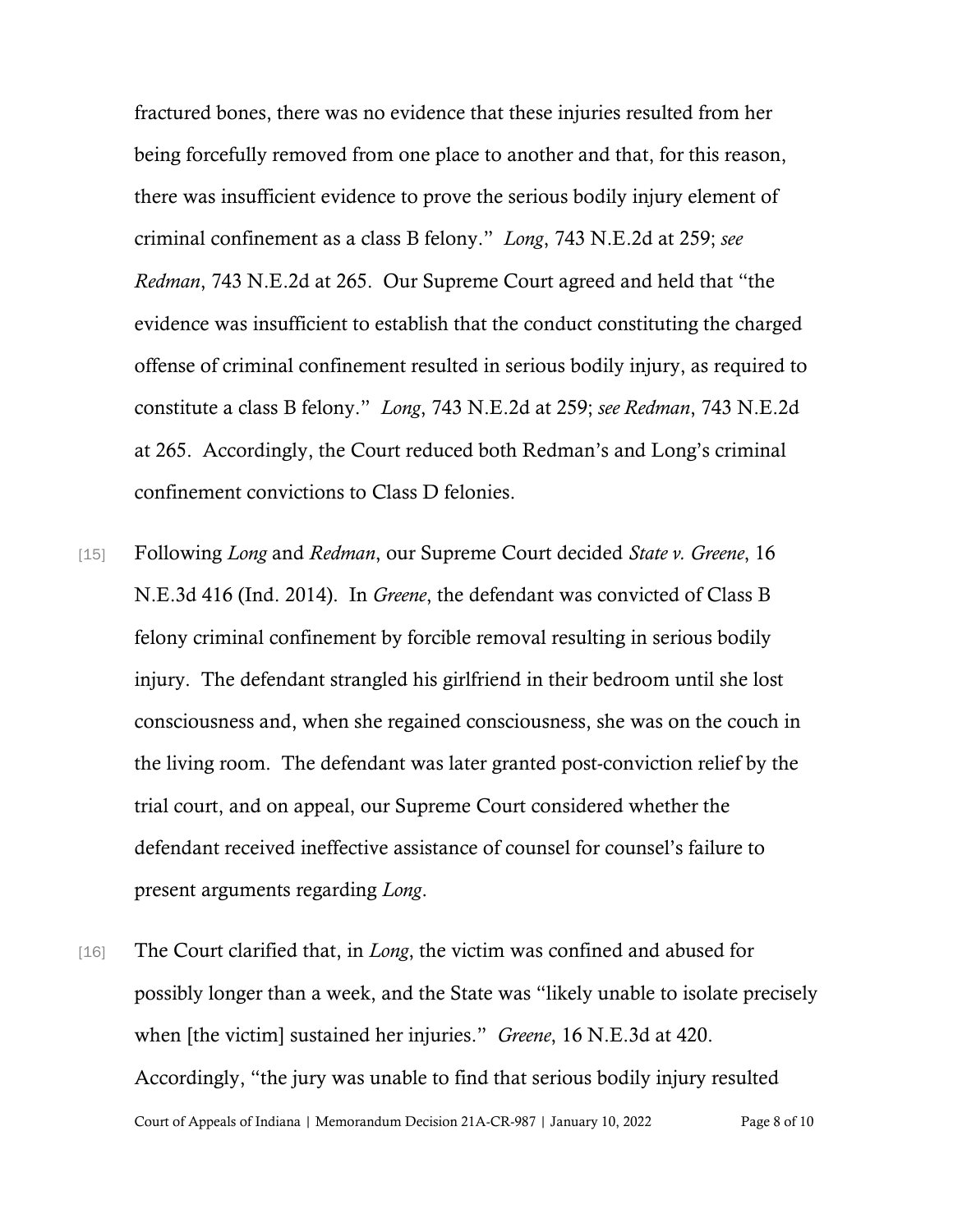from her forcible removal." *Id.* In *Greene*, however, "the jury could have reasonably inferred that Greene's act of force, strangulation, both facilitated his removal of [his girlfriend] from their bedroom to their living room and resulted in serious bodily injury to her." *Id.* Thus, "[u]nlike in *Long*, the evidence here supported the State's contention that the defendant's knowing or intentional removal of the victim from one place to another by force resulted in serious bodily injury to the victim." *Id.* at 420-21. Our Supreme Court further clarified that:

*Long* and *Redman* actually hold that serious bodily injury to the victim must be sustained during the charged offense of criminal confinement: a defendant's knowing or intentional forcible removal of the victim from one place to another. Thus, the victim must suffer serious bodily injury as the result of the act of forcible removal, whether or not the act of force occurs simultaneously with the act of removal.

*Id.* at 423.

[17] *Greene*, thus, clarified that the bodily injury must occur during the confinement. The bodily injury here—the vaginal abrasion—was sustained by N.B. *during* her confinement by Rodriguez on the air mattress. Thus, even if *Long* and *Redman* are applicable, the evidence is sufficient to sustain Rodriguez's conviction for criminal confinement as a Level 5 felony. *See, e.g., Mickens v. State*, 115 N.E.3d 520, 526 (Ind. Ct. App. 2018) (holding that the evidence was sufficient to sustain the defendant's conviction for Level 3 felony criminal confinement